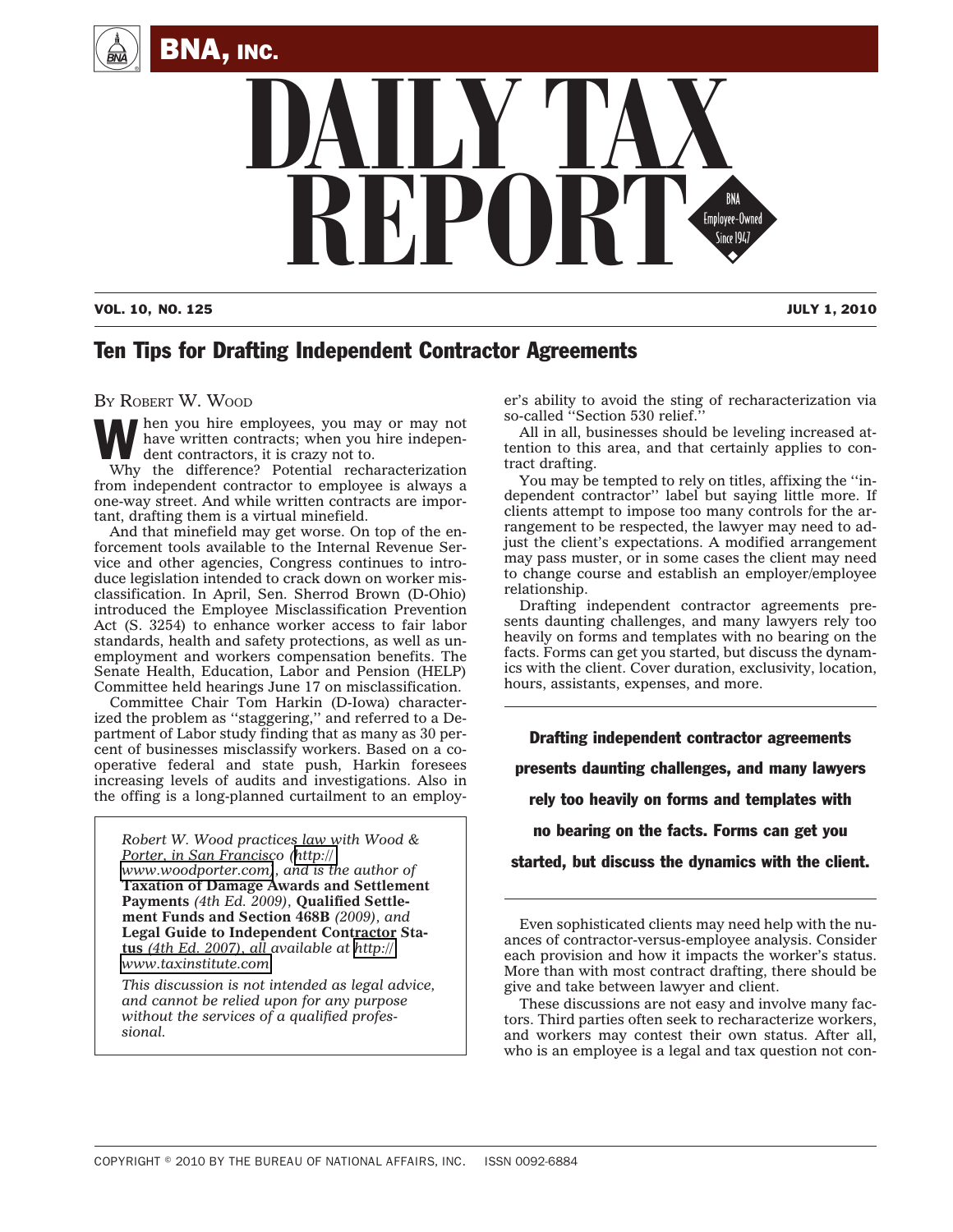trolled by a contract between private parties. To be effective in drafting, here are 10 tips you need to know.

## 1. Names and Titles

How the parties use labels is a fundamental indicator of intent. An agreement should state unequivocally that the person is performing services as an independent contractor, not an employee. Similarly, the agreement should be labeled an independent contractor agreement or consulting agreement. Avoid employee-sounding nomenclature.

# 2. Instructions and Training

A worker required to comply with the employer's instructions about when, where, and how to work is ordinarily an employee. Yet if you hire a contractor to install a swimming pool in your backyard, you can specify where you want the pool! The difference between contract specifications and ongoing instructions is important and is often overlooked in contract drafting.

Similarly, training workers (by requiring an experienced employee to work with them, requiring them to attend meetings, or other methods) may indicate the employer wants services performed in a particular manner. Ideally, make clear that the worker need not undergo training. Distinguish between existing skills and skills taught by the employer, either in the recitals or in the description of work to be performed by the independent contractor.

## 3. Right to Delegate, Hire Assistants, Etc.

Employers may be uncomfortable allowing workers to delegate duties, but it can be important to address it in the contract and tends to support independent contractor status. Optimally, an independent contractor agreement should specify that any helpers or assistants must be hired, supervised, and paid by the independent contractor.

# 4. Duration and Hours

There is no limit on contract duration, but short is better than long. Renewals may avoid extended duration, but a continuous 20-year relationship punctuated by 20 annual renewals may not be very persuasive.

#### There is no limit on contract duration, but short is

#### better than long.

Hours set by the employer also suggest employee status. Of course, you might prohibit your home remodeler from noisy work past 7 p.m. and that by itself does not make the contractor your employee. Yet from a contract drafting point of view, putting scheduling in the worker's hands can help to support independent contractor characterization.

# 5. Full Time and Exclusivity

Classically, an independent contractor is free to seek other work. If a worker must work full time for one company, that restricts other work. The agreement should make clear whether full-time work is required. An alternative to full time might be to set a deadline for a final product.

Similarly, an exclusivity requirement hurts independent contractor status, while a lack of exclusivity helps even if the worker does not choose to work for anyone else. Of course, exclusivity by itself is not fatal. Following a business sale, departing executives who consult usually cannot engage in competition, and that does not necessarily mean they are employees. No one factor controls.

## 6. Work Site and Reports

Work performed on the employer's premises suggests control, especially if it could be done elsewhere. Where possible, the agreement should allow the contractor to determine where to work.

Reports can also be telling, so try not to require periodic oral or written reports, or even to negate them. Often, oral or written reports are not mentioned one way or the other in a contract. Yet they commonly feature in disputes over worker status, as where the employer is accused of requiring progress reports, indicating control.

#### 7. Payments and Expenses

Payment by the hour, week, or month generally suggests an employer/employee relationship, provided it is not merely a convenient way of paying a fixed sum for the job. A lump sum or progress payments for work completed is better than hourly, weekly, or monthly payments.

Also avoid reimbursements, since reimbursement of business or travel expenses may suggest an employer/ employee relationship. Of course, travel expenses are routinely charged by attorneys, accountants, and other independent professionals. Whatever you do, make such provisions very clear.

## 8. Equipment and Investment

A person providing his own equipment, tools, and supplies is more likely to be an independent contractor, but be specific what tools and equipment you mean. For example, suppose an architect is furnished office and desk space, secretarial and telephone service, but provides his own drafting instruments and reference guides. The office, phone, and secretary will hurt the case for independent contractor treatment. Having an independent contractor bear his own costs tends to support his independence.

To avoid line-drawing, though, consider increasing the total contract price by the expected costs, and stating that the independent contractor must bear them.

# 9. Profit or Loss and the Public

If a worker risks economic loss due to significant investment or liability for expenses, it suggests independence. In drafting, avoid financial safety nets that preclude workers from experiencing losses.

Also, workers who make their services available to the general public seem independent. Sometimes the